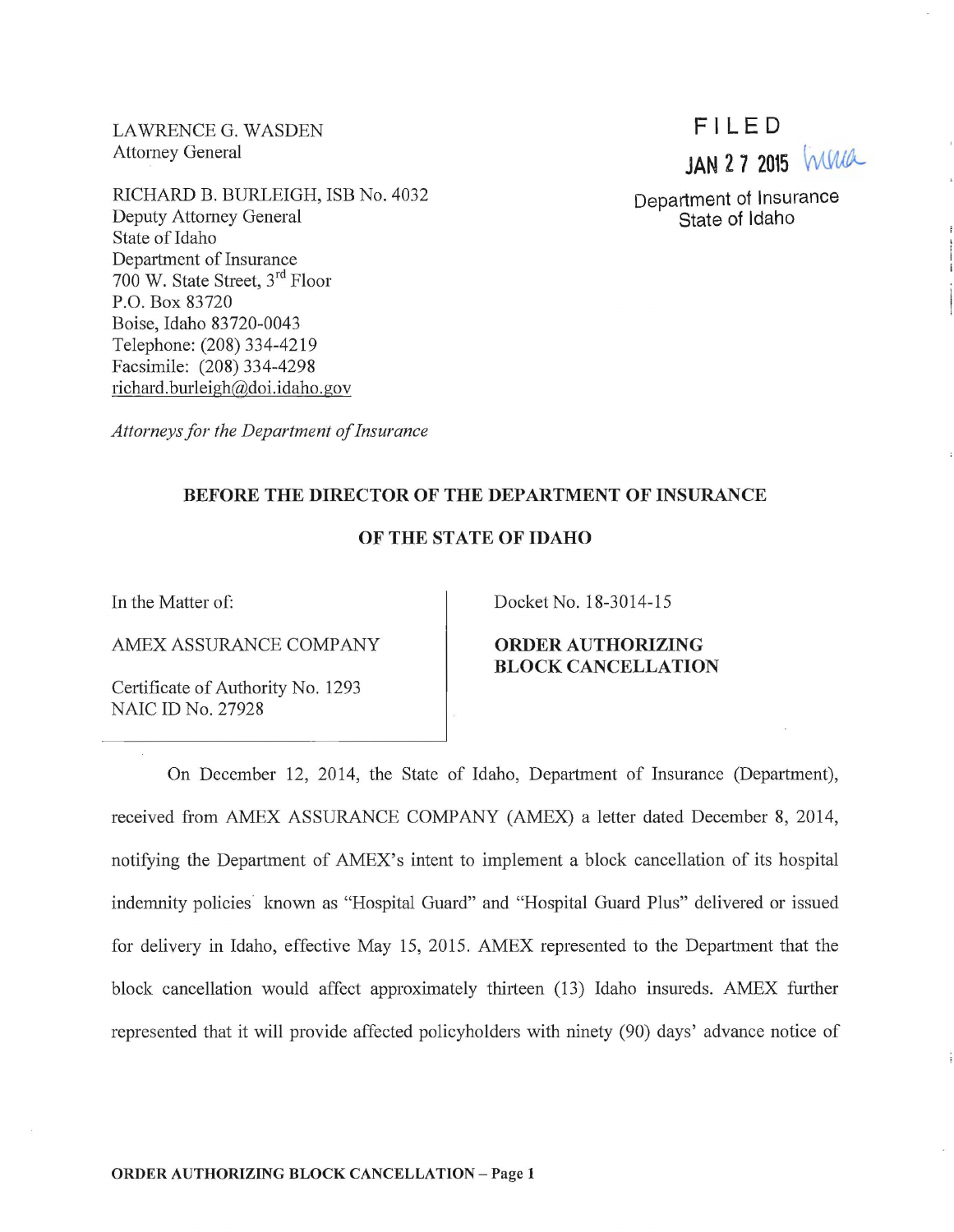the cancellation and will return all unearned premium to affected policyholders who are in the middle of their coverage period upon the cancellation effective date.

The Director, having reviewed the foregoing and the requirements of Idaho Code § 41- 1841(1), and acting pursuant to the authority set forth in Idaho Code  $\S$  41-210(2),

THE DIRECTOR HEREBY FINDS that the proposed effective date of the contemplated block nomenewal complies with the one hundred twenty (120) day notice requirement to the Director, as set forth in Idaho Code  $\S$  41-1841(1).

NOW THEREFORE, IT IS HEREBY ORDERED that AMEX is authorized, pursuant to Idaho Code § 41-1841, to effectuate a block cancellation of its hospital indemnity policies known as "Hospital Guard" and "Hospital Guard Plus" delivered or issued for delivery in Idaho, effective May 15, 2015, which, based on AMEX's representation, will affect approximately thirteen  $(13)$  Idaho insureds. AMEX shall provide a minimum of ninety  $(90)$  days' notice to policyholders affected by the cancellation authorized by this order in accordance with the notice provisions included in the company's applicable insurance policies.

THIS ORDER is a final order of the Director and is EFFECTIVE IMMEDIATELY. DATED this  $27<sup>11</sup>$  day of January, 2015.

> STATE OF IDAHO DEPARTMENT OF INSURANCE

THOMAS A. DONOVAN Acting Director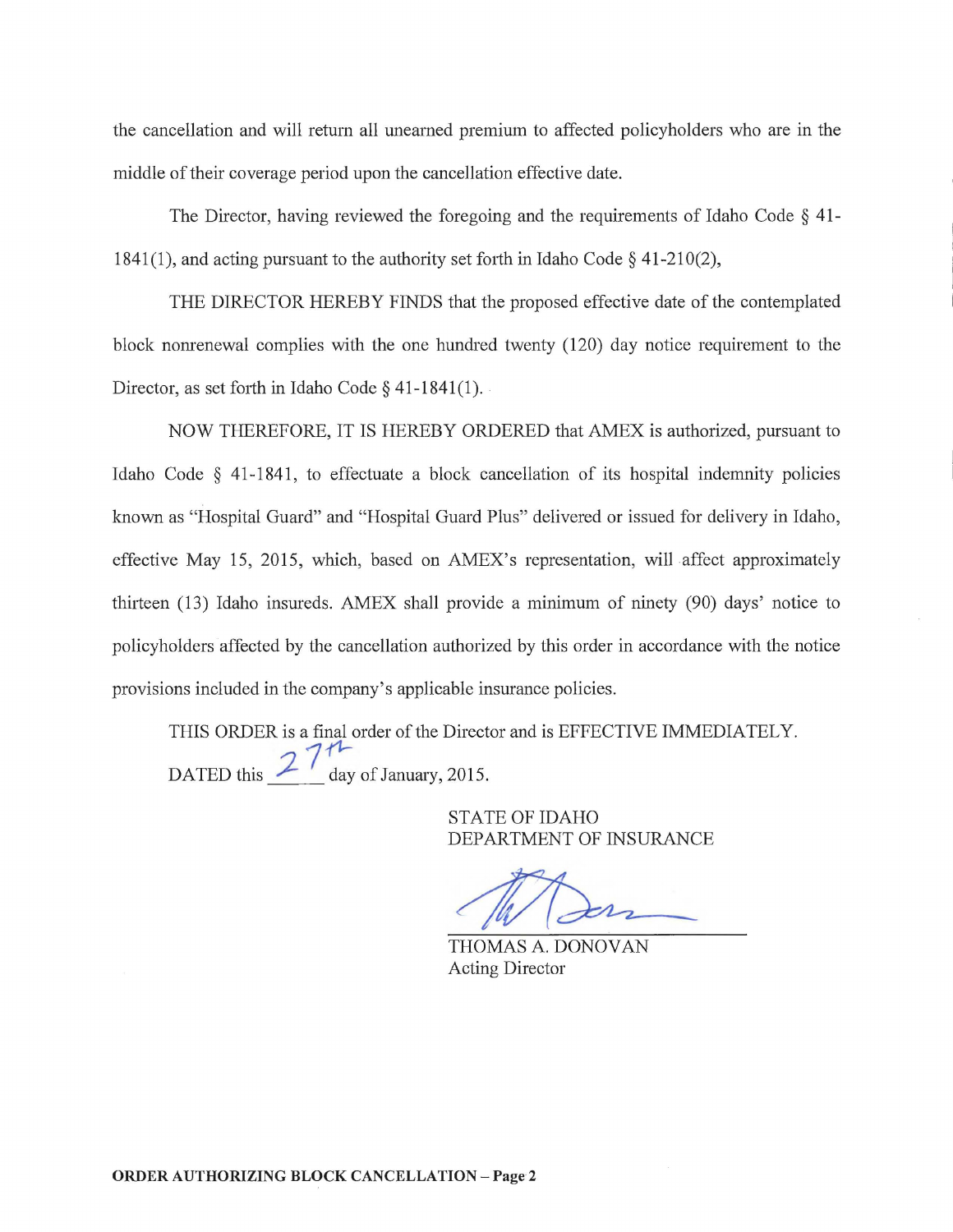## **NOTIFICATION OF RIGHTS**

This is a final order of the Director. Any party may file a motion for reconsideration of this final order within fourteen (14) days of the service date of this order. The agency will dispose of the petition for reconsideration within twenty-one (21) days of its receipt, or the petition will be considered denied by operation oflaw. *See* Idaho Code§ 67-5246(4).

Pursuant to Idaho Code §§ 67-5270 and 67-5272, any party aggrieved by this final order or orders previously issued in this case may appeal this final order and all previously issued orders in this case to district court by filing a petition in the district court of the county in which:

- i. A hearing was held,
- ii. The final agency action was taken,
- iii. The party seeking review of the order resides, or operates its principal place of business in Idaho, or
- iv. The real property or personal property that was the subject of the agency action is located.

An appeal must be filed within twenty-eight (28) days of (a) the service date of this final order, (b) an order denying petition for reconsideration, or (c) the failure within twenty-one (21) days to grant or deny a petition for reconsideration, whichever is later. *See* Idaho Code § 67- 5273. The filing of an appeal to district court does not itself stay the effectiveness or enforcement of the order under appeal.